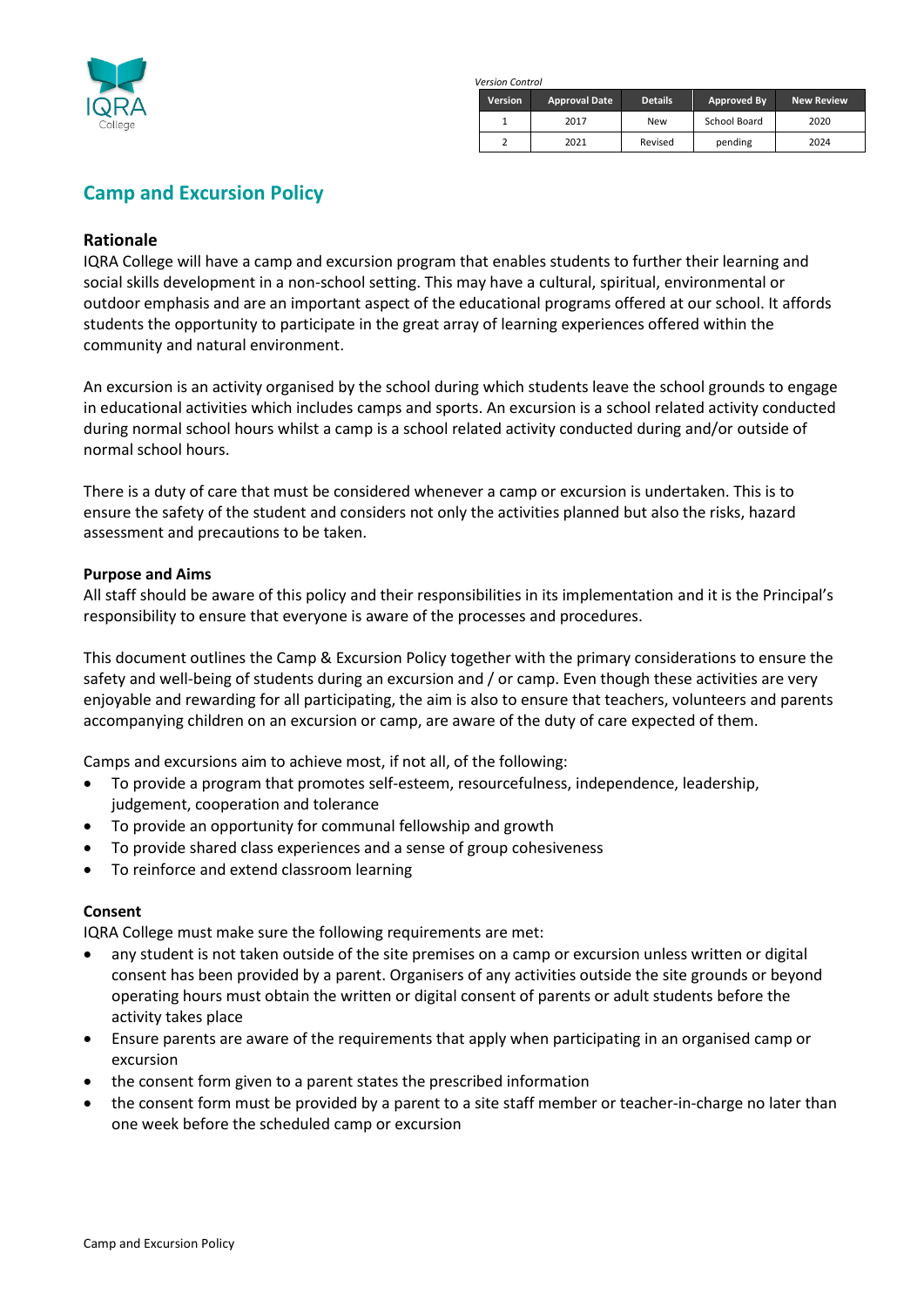

#### **Planning a camp or excursion**

The site leader must make sure all necessary planning and documentation has been completed before the camp or excursion is finalised and approved.

| Role      | Responsibility                                                                                         |  |  |
|-----------|--------------------------------------------------------------------------------------------------------|--|--|
| Principal | The Principal and the College Board will ensure that the cost of all school camps is<br>$\bullet$      |  |  |
|           | maintained at a reasonable and affordable level. Camps and excursions will be an                       |  |  |
|           | additional cost to parents.                                                                            |  |  |
|           | All excursions or camps will require the Principal's approval. Information will need to<br>$\bullet$   |  |  |
|           | include the following:<br>The names of all staff attending.<br>$\circ$                                 |  |  |
|           |                                                                                                        |  |  |
|           | The venue detail, dates of the event and level(s) of children involved.<br>$\circ$                     |  |  |
|           | The Principal will appoint a Camp Leader of the excursion or camp and will give<br>٠                   |  |  |
|           | permission for other requested teachers / staff to participate                                         |  |  |
|           | Ensure that adequate precautions are taken in relation to the safety of all participants               |  |  |
|           | Ensure that the excursion will be adequately supervised by teaching staff for the<br>٠                 |  |  |
|           | number of students, their maturity, and the activities planned                                         |  |  |
|           | Ensure that staff participating in the excursion / camp understand their duty of care for<br>$\bullet$ |  |  |
|           | students                                                                                               |  |  |
|           | Ensure that staff participating in the excursion understand that, in the event of an<br>٠              |  |  |
|           | emergency, they may be required to supervise students for prolonged periods without                    |  |  |
|           | assistance                                                                                             |  |  |
|           | Ensure parents are provided with appropriate notifications (ie non-school staff and<br>$\bullet$       |  |  |
|           | adults travelling with the excursions / camps)                                                         |  |  |
|           | Ensure the parent approval "School Excursion / Camp Form" is completed properly<br>٠                   |  |  |
|           | Ensure all staff undertaking student excursions are fully versant with the Camp and<br>$\bullet$       |  |  |
|           | <b>Excursions Policy</b>                                                                               |  |  |
|           | The decision to exclude a child from the excursion / camp on the grounds of continuous<br>$\bullet$    |  |  |
|           | misbehaviour / any other reason (which the parents should already be aware of) will be                 |  |  |
|           | discussed with the parents in conjunction with the classroom teacher.                                  |  |  |
|           | Ensure that records of each child and staff participating are kept<br>٠                                |  |  |
|           | Ensure that the vehicles used for transporting students are currently registered,<br>٠                 |  |  |
|           | comprehensively insured and drivers are currently licensed to drive these vehicles                     |  |  |
| Camp      | Ensure all staff have Principal permission to participate in the excursion<br>$\bullet$                |  |  |
| Leader    | Ensure that all staff who participate in the excursion are aware of their duty of care<br>$\bullet$    |  |  |
|           | Ensure that a contingency plan is available and communicated to all participating<br>٠                 |  |  |
|           | teachers and staff                                                                                     |  |  |
|           | Ensure that all arrangements and camp activities comply with government guidelines.<br>$\bullet$       |  |  |
|           | The 'School Excursion/Camp Letter & Form' will be completed and forwarded to the                       |  |  |
|           | Principal prior to the camp or excursion departure date for his approval.                              |  |  |
|           | The 'Excursion/Camp Letter' will be sent to students homes, including the<br>$\bullet$                 |  |  |
|           | "Excursion/Camp form" for parents' permission, a "Confidential Medical Information"                    |  |  |
|           | form and highlighting the mobile phone contact details of the "Teacher in charge" as                   |  |  |
|           | well as the Principal.                                                                                 |  |  |
|           | Ensure a qualified First Aid person accompanies the excursion / camp and that qualified                |  |  |
|           | instructors appropriate for the activities offered are in attendance.                                  |  |  |
|           | The Camp Leader, in conjunction with the Principal will decide if a student exhibiting                 |  |  |

unacceptable bad behaviour or a student displaying unacceptable stress, anxiety or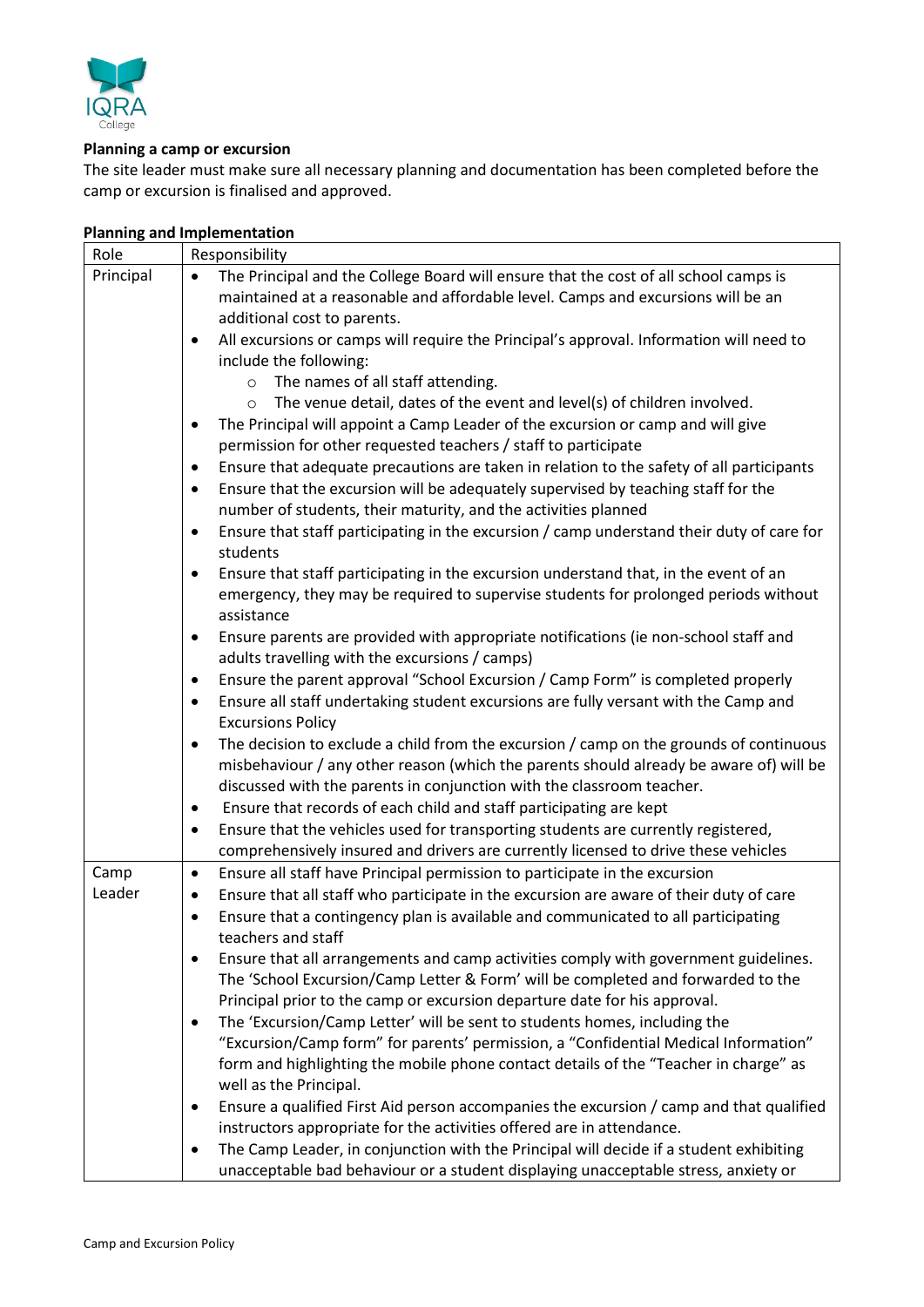

| Camp<br>Leader | illness warrants the parents fetching them or sending them back from the excursion or<br>camp.                                                                                                                            |  |  |
|----------------|---------------------------------------------------------------------------------------------------------------------------------------------------------------------------------------------------------------------------|--|--|
| (cont'd)       | Ensure that no private vehicles are used to transport students or in an exceptional                                                                                                                                       |  |  |
|                | ٠                                                                                                                                                                                                                         |  |  |
|                | circumstance the parents have consented in writing quoting the driver's name<br>Complete and submit to the Principal an end of excursion / camp evaluation report in<br>٠<br>conjunction with all the participating staff |  |  |
|                |                                                                                                                                                                                                                           |  |  |
|                | Ensure that local emergency contact details of doctors, ambulances, hospitals are on                                                                                                                                      |  |  |
|                | hand and in the event of an occurrence ensure in an emergency all the necessary                                                                                                                                           |  |  |
|                | actions are taken and recorded that the Principal is informed as soon as practical, who                                                                                                                                   |  |  |
|                | in turn will inform the parents.                                                                                                                                                                                          |  |  |
|                | Consent forms and participating student medical information (confidential) is to always<br>٠                                                                                                                              |  |  |
|                | remain in the possession of the Camp Leader during the activity                                                                                                                                                           |  |  |
|                | In an emergency, follow all instructions from Police or Emergency Services and inform<br>٠                                                                                                                                |  |  |
|                | the Principal as soon as practicable. The safety of the child comes first.                                                                                                                                                |  |  |
| Supervising    | Primary responsibility is the duty of care for all students who participate in the<br>$\bullet$                                                                                                                           |  |  |
| Teachers       | excursion                                                                                                                                                                                                                 |  |  |
| and Staff      | Have access to student medical information when needed<br>٠                                                                                                                                                               |  |  |
|                | Fully support and follow instructions from the Camp Leader in the event of an<br>٠                                                                                                                                        |  |  |
|                | emergency                                                                                                                                                                                                                 |  |  |
|                | Supervise all students on return to school ensuring that all are safely in the school<br>٠                                                                                                                                |  |  |
|                | grounds prior to being fetched by their parents.                                                                                                                                                                          |  |  |

# **Minimum staff to student ratios**

The adult to young person ratio must reflect safe practice. As such, the Principal and camp leader must use minimum supervision ratios as outlined below.

For activities not included in this procedure, it is the responsibility of the Principal and teacher-incharge to determine a safe ratio, considering the following: ratios provided for in the sporting and adventure activities standard suggested ratios for similar activities reasonably foreseeable hazards.

Unless provided for specifically in this procedure or the Sporting and adventure activities standard in relation to a particular activity being undertaken on a camp or excursion, there must be 1 teacher-in-charge.

Principal must ensure compliance with the following minimum ratios, noting that a risk assessment may indicate that additional supervision or adult-to-child ratios may be required to ensure children and young people's health and safety:

| <b>School</b>       | <b>Number of Staff</b> |
|---------------------|------------------------|
| Reception to Year 2 | 1:6                    |
| Years $3 - 7$       | 1:10                   |
| Years 8 - 12        | 1:15                   |